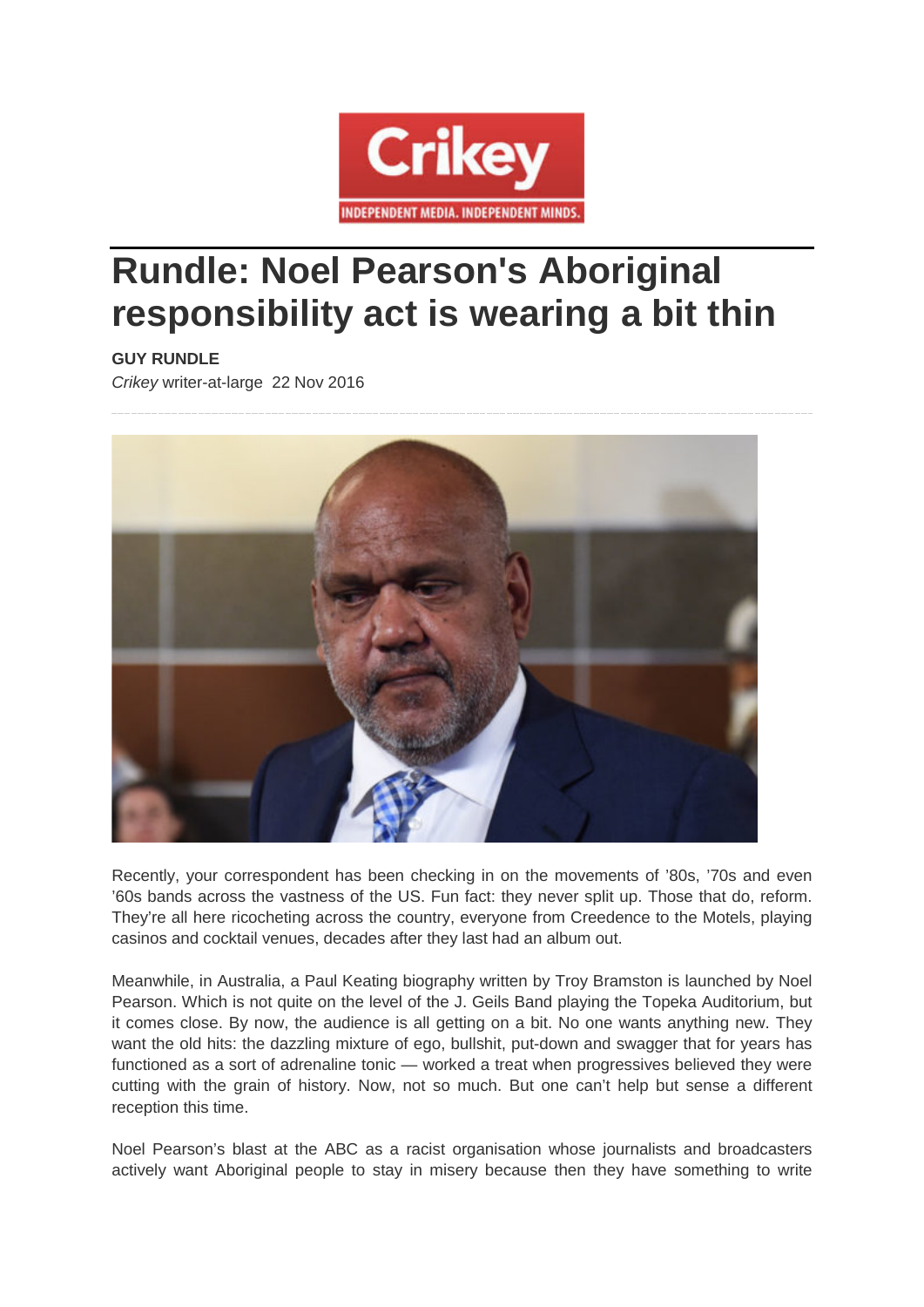about has gained all the attention, because, well, why not? Pearson has spent 20 years advocating "the [indigenous] right to take responsibility" and then blaming everyone else bureaucrats, social workers, John Howard, enemies of John Howard, and now the ABC — when that fails to occur. It's a grimly funny act, gone on a bit too long now. Yeah, Noel, ABC journos are undermining your best efforts. That's why your crackpot externally imposed school system fell apart under the weight of its own contradictions. Not your fault, mate. Never is, when you're engaged in the important task of taking responsibility.

But that was just the warm-up. The real deal was the mutual swapping of admiration between these two ageing warriors. Keating, according to Pearson, was as great as LBJ, and the failure of the ALP was a product of its abandonment of "reform". Keating said that what the ALP was getting wrong was not spruiking an "open competitive" economy. Oh, and Pearson should run for Parliament under the Labor banner. It was all held at Barangaroo, a word meaning "mutual tongue-baths" apparently.

Reform! Reform! Moses and the prophets! As Nick Dyrenfurth noted in *The Guardian*, the Keating myth has become a block to new thinking for Labor, not any sort of inspiration. Furthermore it has been greatly manufactured and exaggerated. Keating, as treasurer under Hawke, presided over a hybrid form of liberalisation of the Australian economy, which was either 1) necessary to our not becoming Guatemala, 2) a well-executed mix of straightforward institutional changes that avoided the worst of Thatcherism, or 3) the absolute torpedoing of our last chance to become a genuine social democracy, depending on your politics. Fulfilling that role as junior partner, he was part of a team that won four elections in a row for federal Labor. Keating got the controls, won a hard-fought fifth election, and then, combining further doses of free-market "reform" with aggressive left nationalism, a pivot to Asia, and a cultural elitism, managed to lose to John Howard, a man who, years earlier, had announced his own political death on television.

Whether anyone could have won for Labor in 1996 is unknowable (though the fact that Howard lost the majority vote in 1998 indicates how much the population wanted to not vote Liberal), but Keating lost it in a certain way, one that's significant for our times.

There are two ways to see Howard's 1996 victory and Keating's loss. The first is that Howard was a late example of Thatcher/Reagan, the arrival of such right politics delayed in Australia for a decade, because Labor had done the structural reform that voters elsewhere had contracted the right to do. Because of that, Howard's politics were tilted more to the cultural than the economic — "comfortable and relaxed" rather than "let's get moving again".

But in the wake of the Trump victory, Brexit, and the rise of the European right, another way to see Howard is as an early and mild example of that populist wave — and the Keating years as a harbinger of the sort of politics of Blair/Cameron/Obama/Hillary Clinton that voters have just rejected. In this view, 1996 in Australia was a short prelude to the main event — and one that might have served as a warning had there been sufficient interest in the doings of a small country at the end of the world.

Given that conception, it's obvious that more "reform" of the type suggested — the open, striving, dynamic world Keating raves about — would not only be a disastrous thing for Labor to offer, but was pretty disastrous at the time. People don't and didn't want "reform" per se; they wanted whatever works to sustain and extend lives that are, by their very nature, pretty settled. It's politicians like Keating and sympathetic media types who assume that everyone shares their